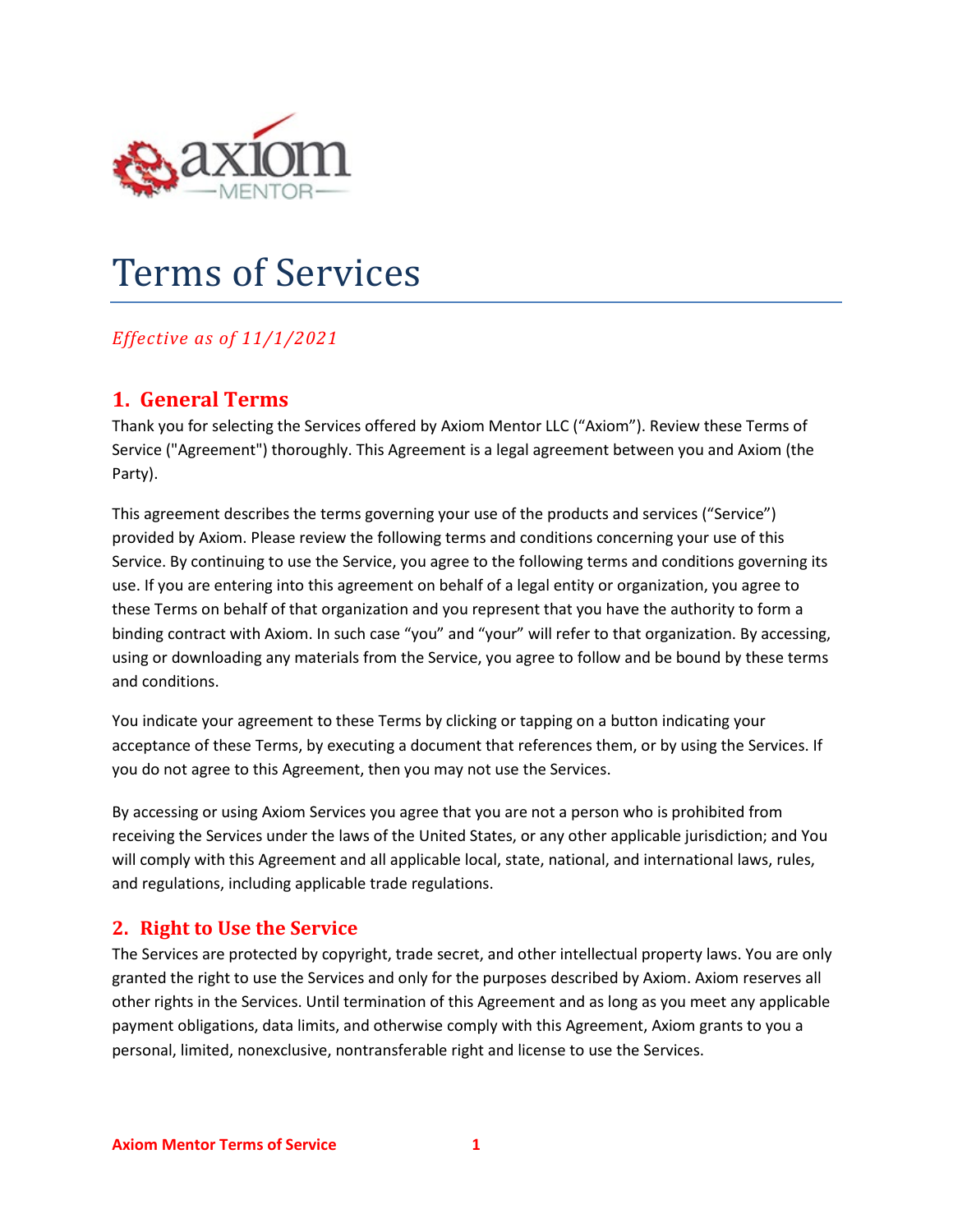You agree not to use, nor permit any third party to use, the Services or content in a manner that violates any applicable law, regulation or this Agreement. You agree you will not:

- i) Provide access to or give any part of the Services to any third party,
- ii) Reproduce, modify, copy, sell, trade, lease, rent, or resell the Services,
- iii) Decompile, disassemble, or reverse engineer the Services or,
- iv) Make the Services available on any file-sharing or application hosting service.

#### **3. Copyright**

The content, organization, graphics, design, compilation, and other matters related to this Service are protected under applicable copyrights, trademarks and other proprietary (including but not limited to intellectual property) rights. The copying, redistribution, use or publication of any such matters except for what is allowed by the functionalities provided by the Service, is strictly prohibited.

#### **4. Limited License -Permitted Uses**

Axiom grants you a non-exclusive, non-transferable, revocable license to access and use the Service solely for your own internal business and strictly in accordance with this Agreement.

#### **5. Restrictions and Prohibitions on Use**

Your license for access and use of this Service and any information, materials or documents (collectively defined as "Content and Materials") therein are subject to the following restrictions and prohibitions on use: You may not (a) copy, print (except for the express limited purpose permitted by the functionalities of this Service), republish, display, distribute, transmit, sell, rent, lease, loan or otherwise make available in any form or by any means all or any portion of the Service or any Content and Materials retrieved from it; (b) use the Service or any materials obtained from the Service to develop, of as a component of, any information, storage and retrieval system, database, information base, or similar resource (in any media now existing or hereafter developed), that is offered for commercial distribution of any kind, including through sale, license, lease, rental, subscription, or any other commercial distribution mechanism; (c) create compilations or derivative works of any Content and Materials from the Service; (d) use any Content and Materials from the Service in any manner that may infringe any copyright, intellectual property right, proprietary right, or property right of Axiom or any third parties; (e) remove, change or obscure any copyright notice or other proprietary notice or Terms of Use contained in the Service; (f) make any portion of the Service available through any timesharing system, service bureau, the Internet or any other technology now existing or developed in the future without authority; (g) remove, decompile, disassemble or reverse engineer any Service software or use any network monitoring or discovery software to determine the Service architecture; (h) use any automatic or manual process to harvest information from the Service without authority; (i) use the Service for the purpose of gathering information for or transmitting (1) unsolicited commercial email; (2) email that makes use of headers, invalid or nonexistent domain names, or other means of deceptive addressing; and (3) unsolicited telephone calls or facsimile transmissions; (j) use the Service in a manner that violates any state or federal law regulating email, facsimile transmissions or telephone solicitations; and (k) export or re-export the Service or any portion thereof, or any software available on or through the Service, in violation of the export control laws or regulations of the United States.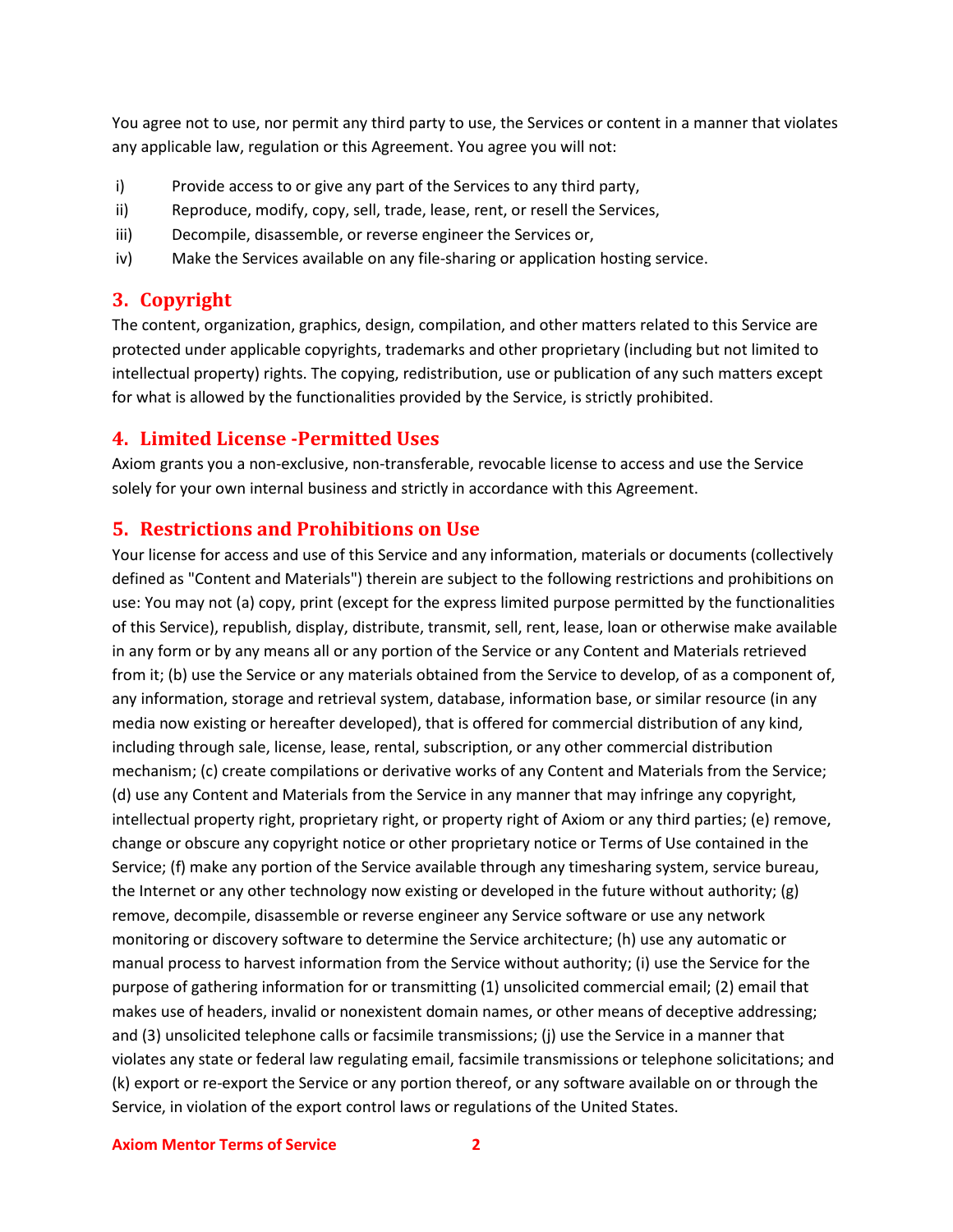# **6. Retention of Rights / Ownership**

You and Axiom reserve all rights not expressly granted to the other in this agreement. Without limiting the generality of the foregoing you acknowledge and agrees that: a) Axiom owns all rights, title and interest, including all related intellectual property rights, in and to the Axiom SaaS, Content and Technology and you acknowledge and agree that you do not acquire any rights, express or implied therein, except as specifically set forth in this Agreement: b) any configuration or deployment of the Axiom SaaS shall not affect or diminish Axiom's rights, title and interest in and to the Axiom SaaS, Content and Technology and c) if you suggest any new features, functionality, or performance enhancements for the software that Axiom subsequently incorporates into its software, it shall be the sole and exclusive property of Axiom and shall be free from any confidentiality restrictions that might otherwise be imposed upon Axiom pursuant to this Agreement. This agreement is not a sale and does not convey any rights of ownership in or related to the Axiom SaaS, Content, Technology or Intellectual Property owned by Axiom to you. The Axiom name, logo and its associated product names are trademarks of Axiom and no right or license is granted to use them.

#### **7. Disclaimer of Warranties**

YOUR USE OF THE SERVICES, SOFTWARE, AND CONTENT IS ENTIRELY AT YOUR OWN RISK. EXCEPT AS DESCRIBED IN THIS AGREEMENT, THE SERVICES ARE PROVIDED "AS IS." TO THE MAXIMUM EXTENT PERMITTED BY APPLICABLE LAW, AXIOM, ITS AFFILIATES, AND ITS AND THEIR THIRD PARTY PROVIDERS, LICENSORS, DISTRIBUTORS OR SUPPLIERS (COLLECTIVELY,"SUPPLIERS") DISCLAIM ALL WARRANTIES, EXPRESS OR IMPLIED, INCLUDING ANY WARRANTY THAT THE SERVICES ARE FIT FOR A PARTICULAR PURPOSE, TITLE, MERCHANTABILITY, DATA LOSS, NON-INTERFERENCE WITH OR NON-INFRINGEMENT OF ANY INTELLECTUAL PROPERTY RIGHTS, OR THE ACCURACY, RELIABILITY, QUALITY OF CONTENT IN OR LINKED TO THE SERVICES. AXIOM AND ITS AFFILIATES AND SUPPLIERS DO NOT WARRANT THAT THE SERVICES ARE SECURE, FREE FROM BUGS, VIRUSES, INTERRUPTION, ERRORS, THEFT OR DESTRUCTION. AXIOM, ITS AFFILIATES AND SUPPLIERS DISCLAIM ANY REPRESENTATIONS OR WARRANTIES THAT YOUR USE OF THE SERVICES WILL SATISFY OR ENSURE COMPLIANCE WITH ANY LEGAL OBLIGATIONS OR LAWS OR REGULATIONS.

#### **8. Limitation of Liability and Indemnity**

TO THE MAXIMUM EXTENT PERMITTED BY APPLICABLE LAW, AND NOTWITHSTANDING ANYTHING ELSE IN THESE TERMS OR THE SERVICES AGREEMENT(S) TO THE CONTRARY. THE ENTIRE LIABILITY OF AXIOM, ITS AFFILIATES AND SUPPLIERS FOR ALL CLAIMS RELATING TO THIS AGREEMENT SHALL BE LIMITED TO THE AMOUNT YOU PAID FOR THE SERVICES DURING THE TWELVE (12) MONTHS PRIOR TO SUCH CLAIM. SUBJECT TO APPLICABLE LAW, AXIOM, ITS AFFILIATES AND SUPPLIERS ARE NOT LIABLE FOR ANY OF THE FOLLOWING: (A) INDIRECT, SPECIAL, INCIDENTAL, EXEMPLARY, PUNITIVE OR CONSEQUENTIAL DAMAGES; (B) DAMAGES RELATING TO FAILURES OF TELECOMMUNICATIONS, THE INTERNET, ELECTRONIC COMMUNICATIONS, CORRUPTION, SECURITY, LOSS OR THEFT OF DATA, VIRUSES, SPYWARE, LOSS OF BUSINESS, REVENUE, PROFITS OR INVESTMENT, OR USE OF SOFTWARE OR HARDWARE THAT DOES NOT MEET AXIOM SYSTEMS REQUIREMENTS. THE ABOVE LIMITATIONS APPLY EVEN IF AXIOM AND ITS AFFILIATES AND SUPPLIERS HAVE BEEN ADVISED OF THE POSSIBILITY OF SUCH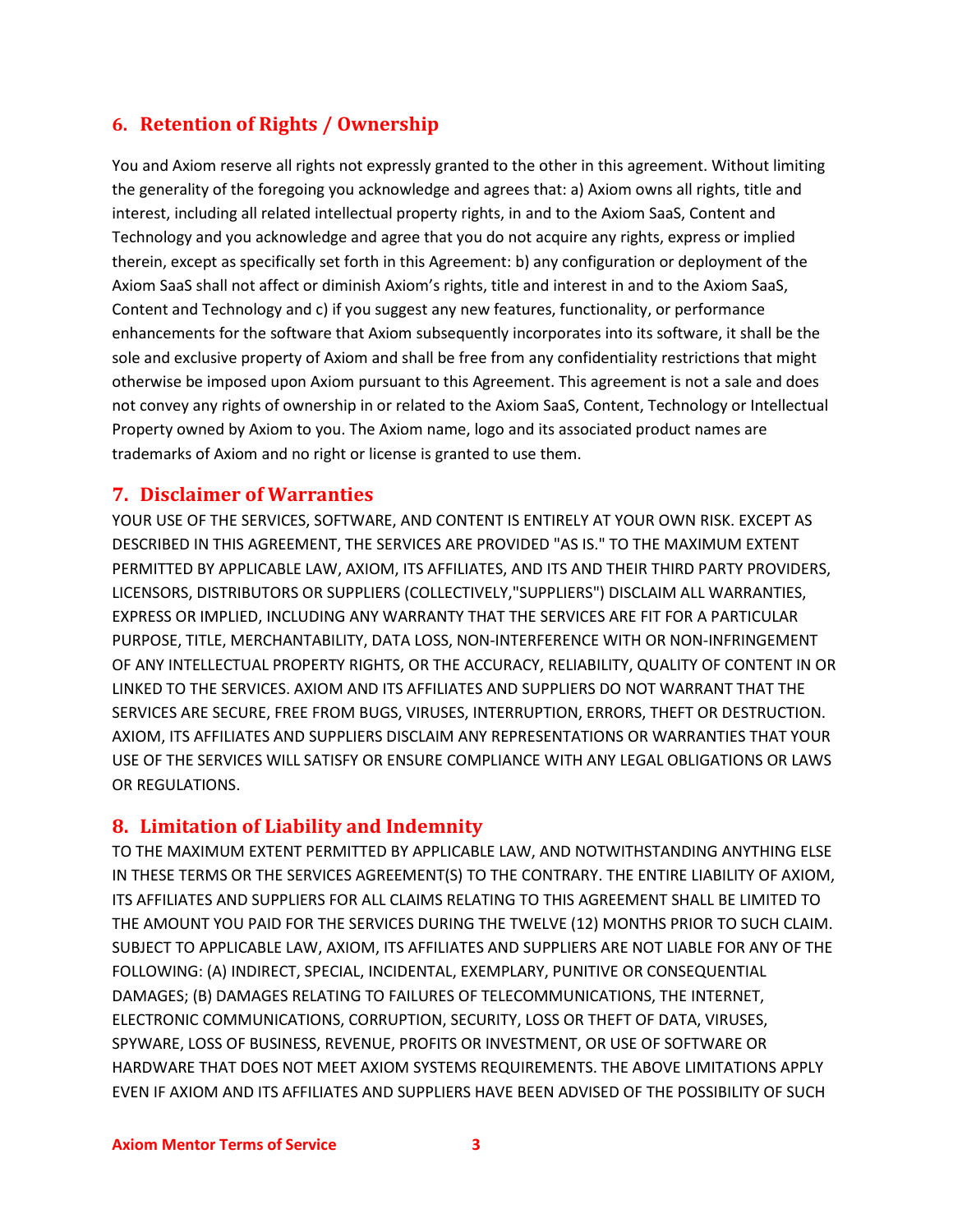DAMAGES. THIS AGREEMENT SETS FORTH THE ENTIRE LIABILITY OF AXIOM, ITS AFFILIATES AND YOUR EXCLUSIVE REMEDY WITH RESPECT TO THE SERVICES AND ITS USE.

You agree to indemnify and hold Axiom and its Affiliates and Suppliers harmless from any and all claims, liability and expenses, including reasonable attorneys' fees and costs, arising out of your unlawful or unauthorized use of the Services or breach of this Agreement (collectively referred to as "Claims"). Axiom reserves the right, in its sole discretion and at its own expense, to assume the exclusive defense and control of any Claims. You agree to reasonably cooperate as requested by Axiom in the defense of any Claims.

#### **9. Nondisclosure / Confidential Information**

Each party may have access to information that is confidential to the other party ("Confidential Information"). Axiom's Confidential Information shall include, but not be limited to, Axiom technology, marketing requirements, marketing plans, customer names, prospective customer names, business plans, prices and costs for any of the Axiom products and services and all other information considered by Axiom as confidential, proprietary or non-public. Your Confidential Information shall include, but not be limited to, your Data, your Mentor site, site password(s) and all other information considered by you as confidential, proprietary or non-public. Confidential Information includes all information received from third parties that either party is obligated to treat as confidential and oral information that is identified by either party as confidential.

A parties Confidential Information shall not include information that (i) is or becomes a part of the public domain through no act or omission of the other party; (ii) was in the other parties lawful possession prior to the disclosure and had not been obtained by the other party either directly or indirectly from the disclosing party; (iii) is lawfully disclosed to the other party by a third party without restriction on disclosure; (iv) is independently developed by the other party without use of or reference to the other party's Confidential Information; or (v) is required to be disclosed by law or valid order of a court or other governmental authority; provided, however, that the responding party shall first have given notice to the other party and shall have made a reasonable effort to obtain a protective order requiring that the Confidential Information so disclosed be used only for the purposes for which the order was issued. The parties agree, unless required by law, not to make each other's Confidential Information available in any form to any third party (except third parties who are Users as defined hereunder) or to use each other's Confidential Information for any purpose other than in the performance of this Terms of Service.

Each party agrees to take all reasonable steps to ensure that Confidential Information is not disclosed or distributed by its employees or agents in breach of this Terms of Service. The parties agree to hold each other's Confidential Information in confidence during the term of this Agreement and for a period of three (3) years thereafter; provided, however, that with respect to source code, trade secrets and other highly sensitive confidential information clearly identified as such at the time of disclosure by either party, the nondisclosure obligations set forth herein shall continue indefinitely. Each party acknowledges and agrees that, due to the unique nature of Confidential Information, there can be no adequate remedy at law for breach of this section and that such breach would cause irreparable harm to the non-breaching party; therefore, the non-breaching party shall be entitled to seek immediate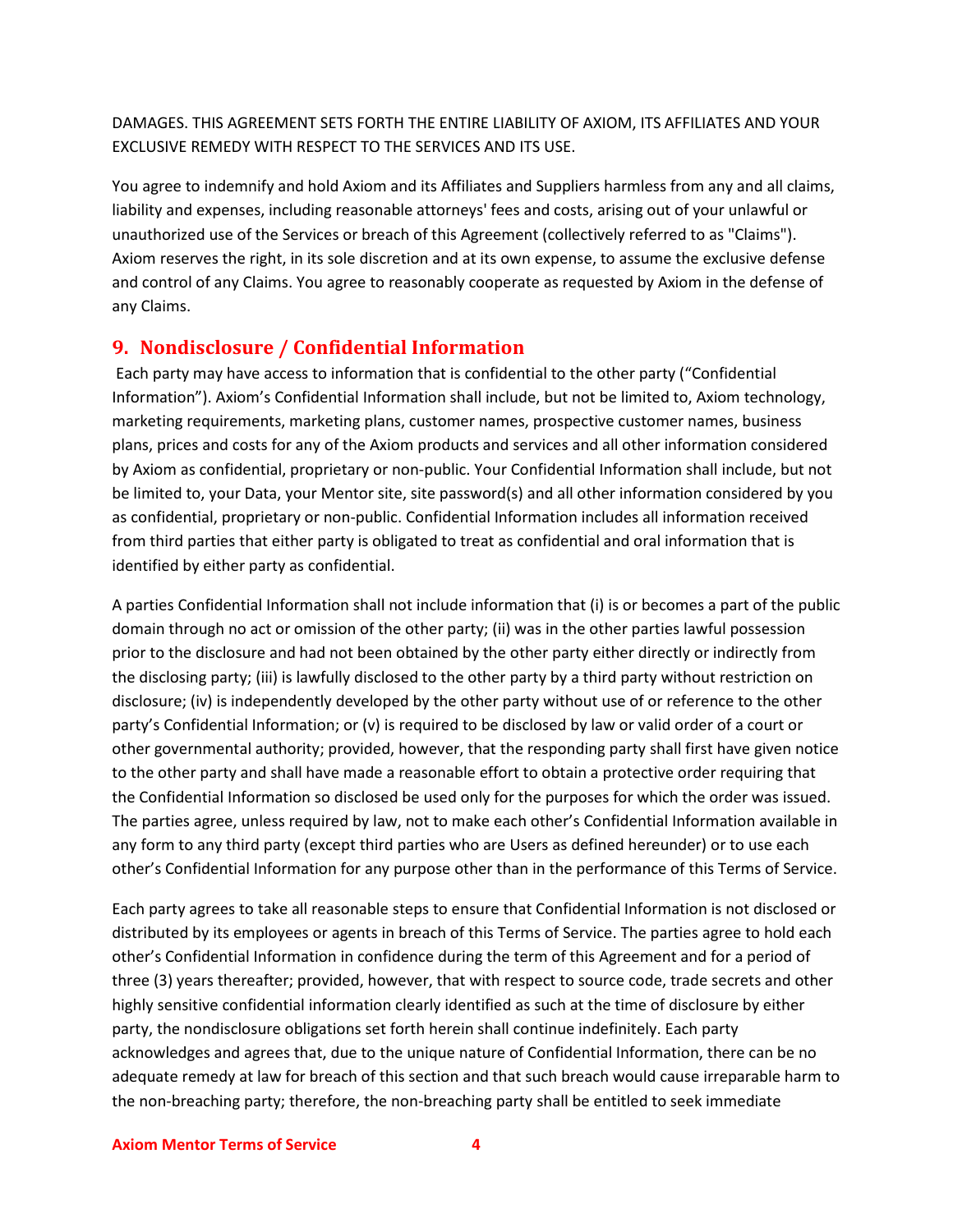injunctive relief, in addition to whatever remedies it might have at law, at equity, or under this Agreement. Upon termination of this agreement, either party shall, at the written request of the other, destroy or return to the other party any Confidential Information either party may possess and, if requested, certify such return or destruction in writing.

#### **10. Your Data**

Axiom shall not use your data for any purpose other than to provide the Service to you. All data submitted by you to the Axiom Service shall remain the sole property of you unless specifically notified in advance. You not Axiom shall have sole responsibility and liability for the accuracy, quality, integrity, legality, reliability, appropriateness and copyright of all your data.

#### **11. Fees**

Services billed on a subscription basis will be billed annually in advance in accordance with the pricing and payment terms presented to you for that service. Subscription fees are non-refundable whether or not or you actively use the service.

#### **12. Taxes**

Axiom fees are exclusive of taxes, levies or duties imposed by any taxing authority having jurisdiction. You shall be responsible for payment of all such applicable taxes, levies or duties arising from any transactions between Axiom and you. If Axiom is obliged to collect or pay Taxes, the Taxes will be invoiced to you, unless you provide Axiom with a valid tax exemption certificate authorized by the appropriate taxing authority or other documentation providing evidence that no tax should be charged.

# **13. Availability and Security**

Axiom will use commercially reasonable efforts to: (a) make the service available for use not less than 99.5% of the time each month, 24 hours a day, 7 days a week, except for minimal planned downtime (e.g., for maintenance) and events outside of our reasonable control; and (b) maintain the security and integrity of the service and your data using the capabilities of currently available technologies as described on our website.

#### **14. Term**

The term of these Terms shall start when first accepted by you and continue in effect until all Services have expired or been terminated as set forth in these Terms. Sections 8 and 9 shall survive the expiration or termination of these Terms. If you terminate a Subscription in the middle of a billing cycle, you will not receive a refund for any period of time you did not use in that billing cycle unless you are terminating the Agreement for our breach and have so notified us in writing, or unless a refund is required by law

### **15. Termination for Breach**

Either party may terminate these Terms immediately and without penalty, upon providing written notice thereof to the other party, if the other party materially breaches these Terms and, if such breach is curable, fails to cure such breach within thirty (30) days after receiving written notice reasonably describing the breach from the non-breaching party (except that the applicable cure period shall be